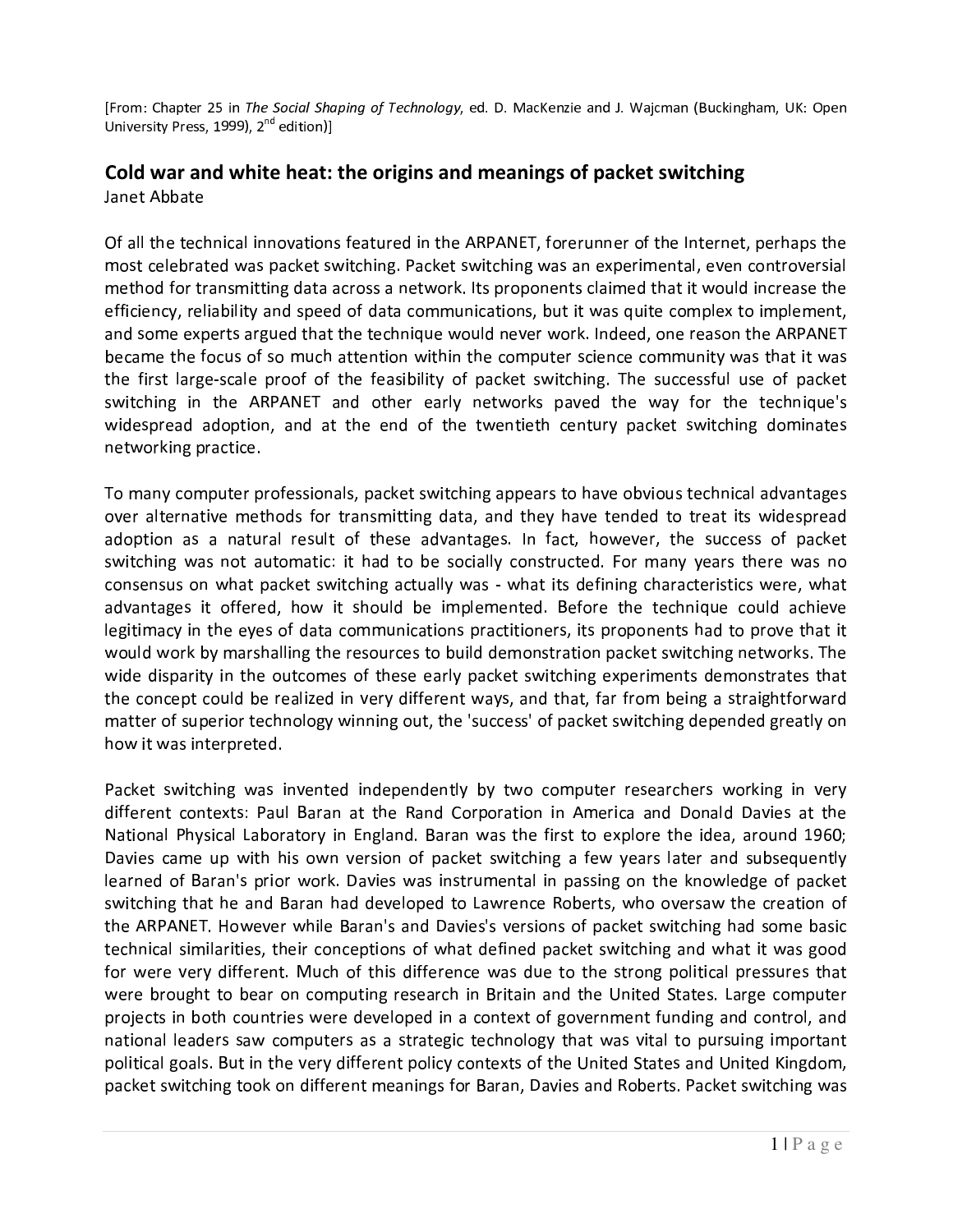never adopted on the basis of purely technical criteria, but always because it fitted into a broader socio-technical <sup>u</sup>nderstanding of how data networks could and should be used.

# NETWORKING DR STRANGELOVE: THE COLD WAR ROOTS OF PACKET SWITCHING IN THE UNITED STATES

In <sup>1964</sup> , <sup>m</sup>ovie <sup>t</sup>heatres across <sup>t</sup>he United States <sup>p</sup><sup>r</sup>esented Stanley Kubrick's brilliant blac<sup>k</sup> comedy of cold war paranoia. *Dr Strangelove*. The film, though humorous, highlighted a serious problem for American defence strategists: the vulnerability of communications channels to <sup>d</sup>isrup tion by <sup>a</sup> Soviet attack , which <sup>m</sup>ight <sup>m</sup><sup>a</sup>ke them unavailable just <sup>w</sup>hen they were needed most In the movie, a psychotic air force commander named Jack D. Ripper sets in motion a nuclear holocaust by invoking <sup>a</sup> strategy <sup>o</sup><sup>f</sup> mutually assured destruction called 'Plan R.' Plan <sup>R</sup> <sup>w</sup>hich allows Ripper to circumvent <sup>t</sup>he president's authority to declare war - is sp ec<sup>i</sup>fically designed to comp ensate for <sup>a</sup> wartime failure in command, control and communications . As <sup>t</sup>he movie dramatizes, this plan is hardly ideal, since it allows Ripper to launch a 'retaliatory' attack even <sup>t</sup>hough no Soviet first str<sup>i</sup>ke has actually occurred. In <sup>r</sup>eality (as <sup>t</sup>he film's disclaimer states) , the air force never had any such strategy. In fact, the air force was at this time exploring a very <sup>d</sup><sup>i</sup>fferent solution to the problem: building <sup>a</sup> communications system that would be able to survive an enemy attack, and thus maintain 'proper command and control.'

<sup>T</sup>he need for 'survivable communications' was <sup>a</sup> generally <sup>r</sup>ecognized p<sup>r</sup>oblem by the early 1960s , and among <sup>t</sup>hose intent on solving it was <sup>a</sup> <sup>r</sup>esearcher at <sup>t</sup>he US <sup>a</sup>ir force's premier <sup>t</sup>hink-tank , <sup>t</sup>he Rand Corporation. Founded by <sup>t</sup>he <sup>a</sup>ir force in <sup>1946</sup> as an outgrowt<sup>h</sup> of <sup>o</sup> <sup>p</sup> erations <sup>r</sup>esearch <sup>e</sup>fforts initiated in World War II, Rand (or RAND, an acronym for Researc<sup>h</sup> and Development) was <sup>a</sup> non-profit corporation dedicated to <sup>r</sup>esearch on <sup>m</sup>ilitary strategy and technology . Rand was <sup>p</sup><sup>r</sup>imarily funded by contracts from the <sup>a</sup>ir force, <sup>t</sup>hough it served other government agencies as well. The corporation attracted talented minds through a combination of high salaries, relative autonomy for <sup>r</sup>esearchers, and <sup>t</sup>he chance to contribute to policy decisions of the highest importance.

In 1959 a voung engineer named Paul Baran joined Rand's computer science department Immersed in a corporate culture focused single-mindedly on the cold war. Baran soon developed an interest in survivable communications, which he felt would decrease the temptation of <sup>m</sup>ilitary leaders to launc<sup>h</sup> <sup>a</sup> <sup>p</sup><sup>r</sup>e-emp <sup>t</sup>ive first str<sup>i</sup>ke :

Both the US and USSR were building hair trigger nuclear ballistic missile systems ... If the strategic weapons command and control systems could be more survivable, then the country's retaliatory capability could better allow it to withstand an attack and still function; a more stable position. But this was not a wholly feasible concept because long distance communications networks at that time were extremely vulnerable and not able to survive attack. That was the issue. Here a most dangerous situation was created by the lack of a survivable communication system.

Baran was able to exp lore this idea without an exp <sup>l</sup>icit contract from the <sup>a</sup>ir force, since Rand had a considerable amount of open-ended funding that researchers could use to pursue projects they deemed relevant to the American defense concerns.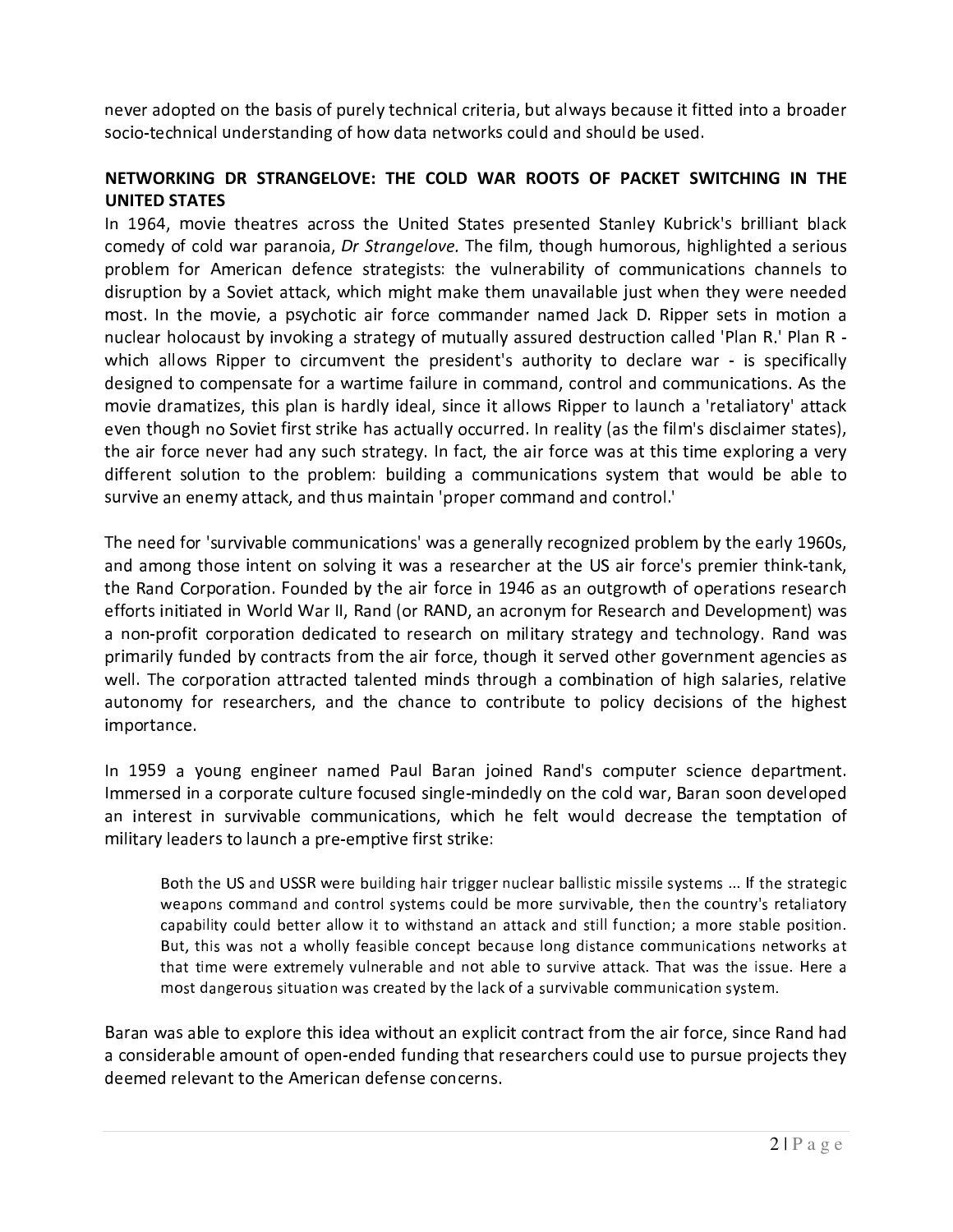Baran began in 1959 with a plan for a minimal communications system that could transmit a simp le 'Go/No go' <sup>m</sup>essage from the p<sup>r</sup>esident to the commanders using AM <sup>r</sup>adio broadcasts . When Baran presented this idea to military officers, however, they immediately insisted that they needed greater communications capacity. So he went back to the drawing board and spent 1960-<sup>2</sup> formulating ideas for <sup>a</sup> new system that would combine survivability wit<sup>h</sup> high communications cap acity . Baran envisioned <sup>a</sup> system <sup>t</sup>hat would allow <sup>m</sup>ilitary <sup>p</sup> ersonnel to carry on ordinary voice conversations or use teletype, facsimile, or low-speed computer terminals under wartime conditions .

<sup>T</sup>he key to this new system was <sup>a</sup> technique Baran called 'distributed communications' . In <sup>a</sup> conventional communications system suc<sup>h</sup> as <sup>t</sup>he telep hone networ<sup>k</sup> , switching is concentrated and hierarchical. Calls go first to a local office, then to a regional or national switching office if they need to connect beyond the local area. Each user is connected to only one local office, and eac<sup>h</sup> <sup>o</sup>ffice serves <sup>a</sup> large number of users . <sup>T</sup>his <sup>m</sup>eans <sup>t</sup>hat destroying <sup>a</sup> single local office would cut off many users from the network. By contrast a distributed system would have many switching nodes and <sup>m</sup>any <sup>l</sup>inks attached to each node. Such <sup>r</sup>edundancy would <sup>m</sup><sup>a</sup>ke it harder to cut off service to network users.

Baran described this new type of network in a series of eleven reports called On Distributed Communications. His proposed system (a small segment of which is shown in Figure 25.1) consisted of a set of several hundred switching nodes, each connected to other nodes by up to eight lines. There was also a set of several hundred multiplexing stations that provided the interface between the users and <sup>t</sup>he network. Each multip lexing station would be connected to two or three switching nodes and up to 1024 users with data terminals or digital telephones. The switching was <sup>d</sup>istributed among all the nodes in <sup>t</sup>he networ<sup>k</sup> , so <sup>t</sup>hat the enemy could not <sup>d</sup>isable the whole networ<sup>k</sup> by targeting <sup>a</sup> few important centres . To <sup>m</sup><sup>a</sup>ke the system even <sup>m</sup>ore secure , Baran <sup>p</sup> lanned to locate the nodes in areas remote from the networ<sup>k</sup> users, since p<sup>o</sup> pulation centres were considered <sup>m</sup>ilitary targets , and he designed the multip lexing stations with a wide margin of excess capacity, on the assumption that enemy attacks would cause some equipment to fail. He also added military features such as cryptography and a <sup>p</sup><sup>r</sup>iority/precedence system that would allow high-level users to pre-emp <sup>t</sup> <sup>m</sup>essages from lowerlevel users.

To move the data through the network. Baran adanted a technique known as 'message switching' or 'store and forward' switching. A common example of message switching is the postal system In <sup>a</sup> <sup>m</sup>essage switching system, eac<sup>h</sup> <sup>m</sup>essage (such as <sup>a</sup> letter) is labeled <sup>w</sup>ith its origin and destination addresses, and it is then passed from node to node through the network. The <sup>m</sup>essages are temporarily stored at eac<sup>h</sup> node (such as <sup>a</sup> post office) <sup>u</sup>ntil they can be forwarded to the next node or the final destination. Eac<sup>h</sup> successive node uses <sup>t</sup>he address information to determine the next step of <sup>t</sup>he <sup>r</sup>oute. In <sup>t</sup>he 1930s , <sup>m</sup>essage switching began to be used in telegrap <sup>h</sup> systems, with <sup>m</sup>essages being stored on <sup>p</sup> ap er tap <sup>e</sup> at each intermediate station before being transmitted to <sup>t</sup>he next station. At first the <sup>m</sup>essages were switched <sup>m</sup>anually by the telegraph operators, but in the 1960s telegraph offices began to use computers to store and route <sup>t</sup>he messages .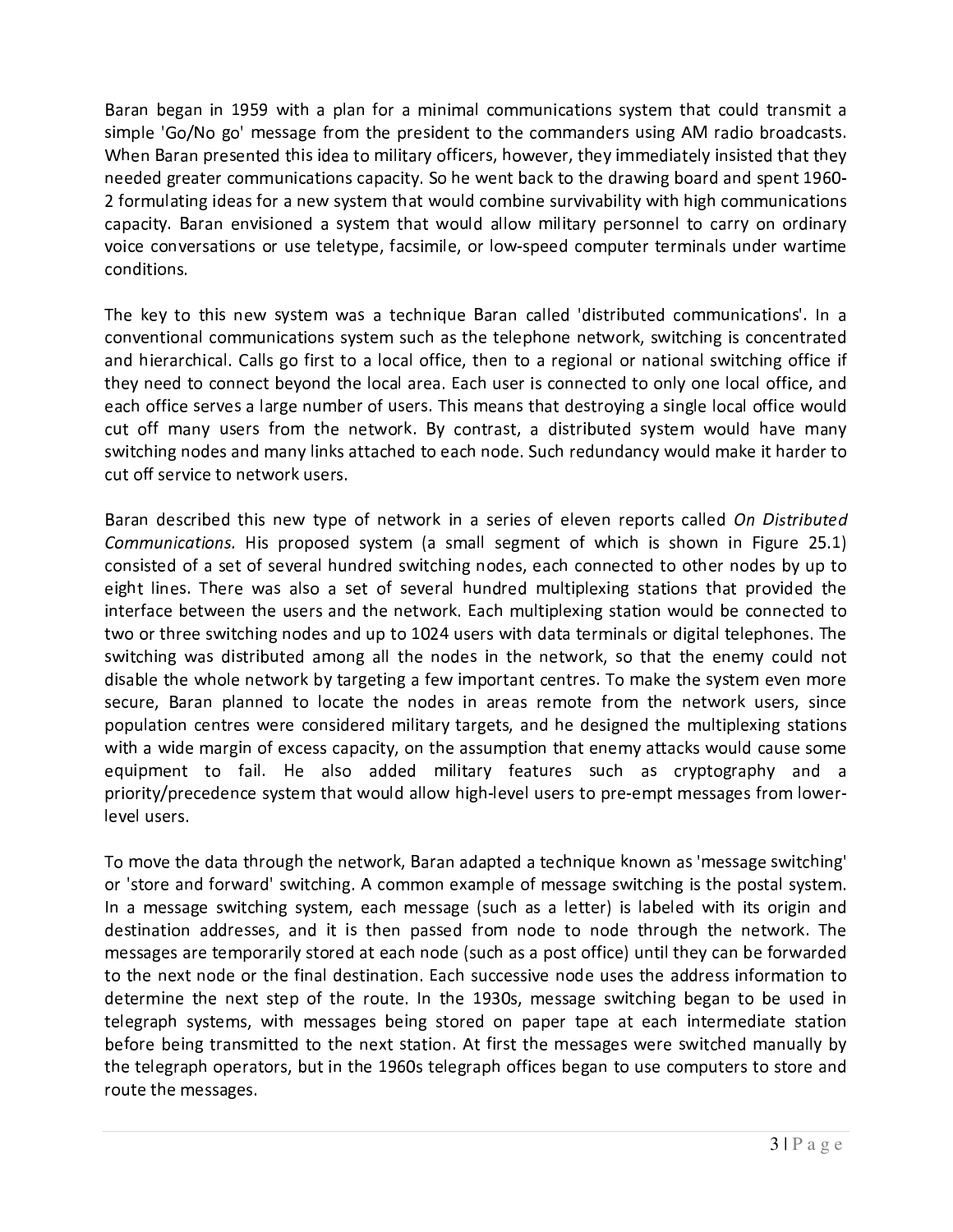

The postal and telegraph systems adopted message switching because it was more efficient than transmitting <sup>m</sup>essages or letters <sup>d</sup>irectly from source to destination. Letters are stored temporarily at <sup>a</sup> post <sup>o</sup>ffice so that <sup>a</sup> large number can be gathered for each delivery <sup>r</sup>oute. In the case of the telegraph, message switching also addressed the problem of uneven traffic flow on the expensive long-distance telegraph lines. If traffic was light, the lines would be underused and the excess capacity wasted; on the other hand, if the lines were overloaded, there would be a risk the strik th that some of the messages would be lost. Storing the messages at intermediate stations made it possible to even-out the traffic flow: if a line was busy, messages could be stored at the switch <sup>u</sup>ntil the <sup>l</sup>ine was free. In <sup>t</sup>his way <sup>m</sup>essage switching increased the <sup>e</sup>fficiency , and hence the economy, <sup>o</sup><sup>f</sup> long-distance telegrap <sup>h</sup> transmission.

Baran appreciated the efficiency offered by message switching, but he also saw the technique as <sup>a</sup> way to <sup>m</sup><sup>a</sup>ke his system <sup>m</sup>ore survivable. <sup>S</sup>ince the nodes act indep endently in processing <sup>t</sup>he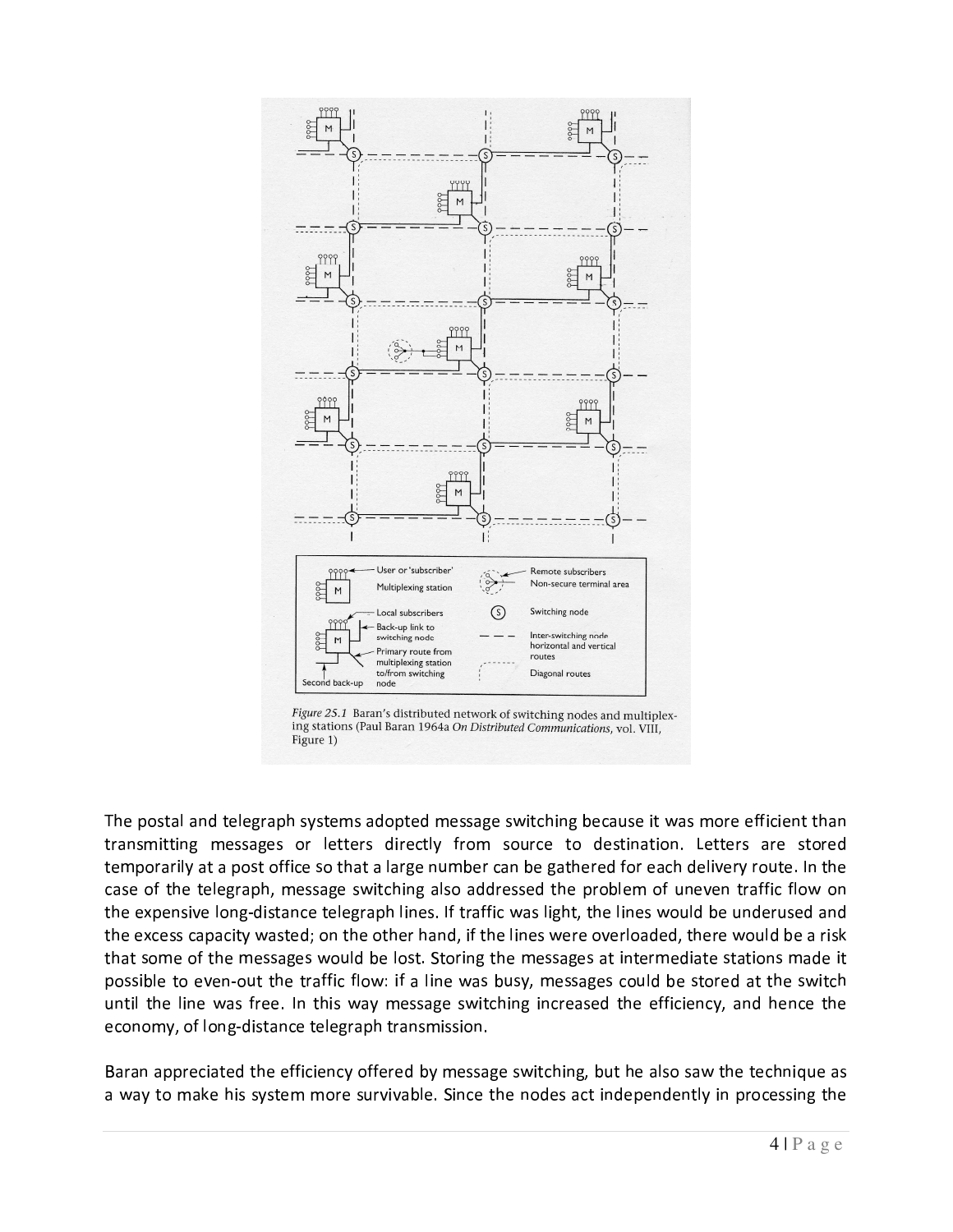messages and there are no pre-set routes between nodes the nodes can adapt to changing conditions by <sup>p</sup> icking the best <sup>r</sup>oute at any given <sup>m</sup>oment….This increases the ability of the system to survive an attack, since the nodes can re-route messages around non-functioning parts <sup>o</sup><sup>f</sup> the networ<sup>k</sup> . Baran <sup>r</sup>ealized <sup>t</sup>hat survivability dep ended on <sup>m</sup>ore <sup>t</sup>han just having <sup>r</sup>edundant links; the nodes must be able to make use of those extra links: 'Survivability is a function of switching flexibility' Therefore, his proposed network would be characterized by distributed <sup>r</sup>outeing as well as distributed <sup>l</sup>inks .

## Departures from other contemporary systems

Baran was not <sup>t</sup>he first to p<sup>r</sup><sup>o</sup> pose <sup>e</sup>ither message switching or survivable communications systems to the military. Both types of system already existed or were in development, and there was one large-scale distributed communications network being constructed in the early 1960s. This was the AUTOVON network, designed and operated for the Defense Department by the US  $\,$ telep hone giant AT&T. In <sup>1961</sup> AT&T had provided the army wit<sup>h</sup> <sup>a</sup> communications networ<sup>k</sup> called SCAN (Switched Circuit Automatic Networ<sup>k</sup>) , and in <sup>1963</sup> they provided <sup>a</sup> similar networ<sup>k</sup> for <sup>t</sup>he <sup>a</sup>ir force called NORAD/ADS (Nort<sup>h</sup> American <sup>A</sup>ir Defense Command/Automatic Dial Switching) . <sup>T</sup>he Defense Communications Agency , which was charged wit<sup>h</sup> coordinating <sup>t</sup>he p<sup>r</sup>ovision of communications services throughout <sup>t</sup>he armed services , decided to integrate these networks into <sup>a</sup> new system called CONUS AUTOVON (Continental United States Automatic Voice Networ<sup>k</sup>) . AUTOVON was not <sup>a</sup> <sup>m</sup>essage switching system but <sup>r</sup>ather <sup>a</sup> sp ecial <sup>m</sup>ilitary voice networ<sup>k</sup> that was built on top <sup>o</sup><sup>f</sup> the existing civilian telep hone networ<sup>k</sup> . AUTOVON had ten switching nodes and came on <sup>l</sup>ine in <sup>A</sup> p<sup>r</sup>il1964.

While AUTOVON was an example of distributed communications. Baran's approach differed from AT&T's in two crucial ways. First, although AUTOVON had nodes distributed throughout the system, control of those nodes was concentrated in a single operations centre, where operators monitored warning lights, analysed traffic levels, and controlled system operations. If traffic needed to be re-routed, it was done manually: operators at the control centre would make the decision and then contact the operators at the switching nodes with instructions to change routes. In Baran's network, control was fully distributed, as noted above. Nodes would be individually responsible for determining routes, and would do so automatically, without human intervention: 'The intelligence required to switch signals to surviving links is at the link nodes and not at one or a few centralized switching centers.' Clearly such a system would be more survivable than one dependent on a single operations centre, which. Baran noted, 'forms a single, which the si very attractive target in the thermonuclear era'.

…The <sup>r</sup>equirements of Baran's system would push switching and transmission technology to their limits, so it is understandable that contemporary experts reacted sceptically to his claims. The engineers in AT&T's Long Lines division, <sup>w</sup>hich <sup>r</sup>an the long distance telep hone service and the AUTOVON system, tended to be familiar only wit<sup>h</sup> analogue technology, and <sup>t</sup>hey were scep tical <sup>o</sup><sup>f</sup> Baran's claims <sup>t</sup>hat an all-digital system could transcend the well-known <sup>l</sup>imitations on the number <sup>o</sup><sup>f</sup> <sup>l</sup>inks <sup>p</sup> er call .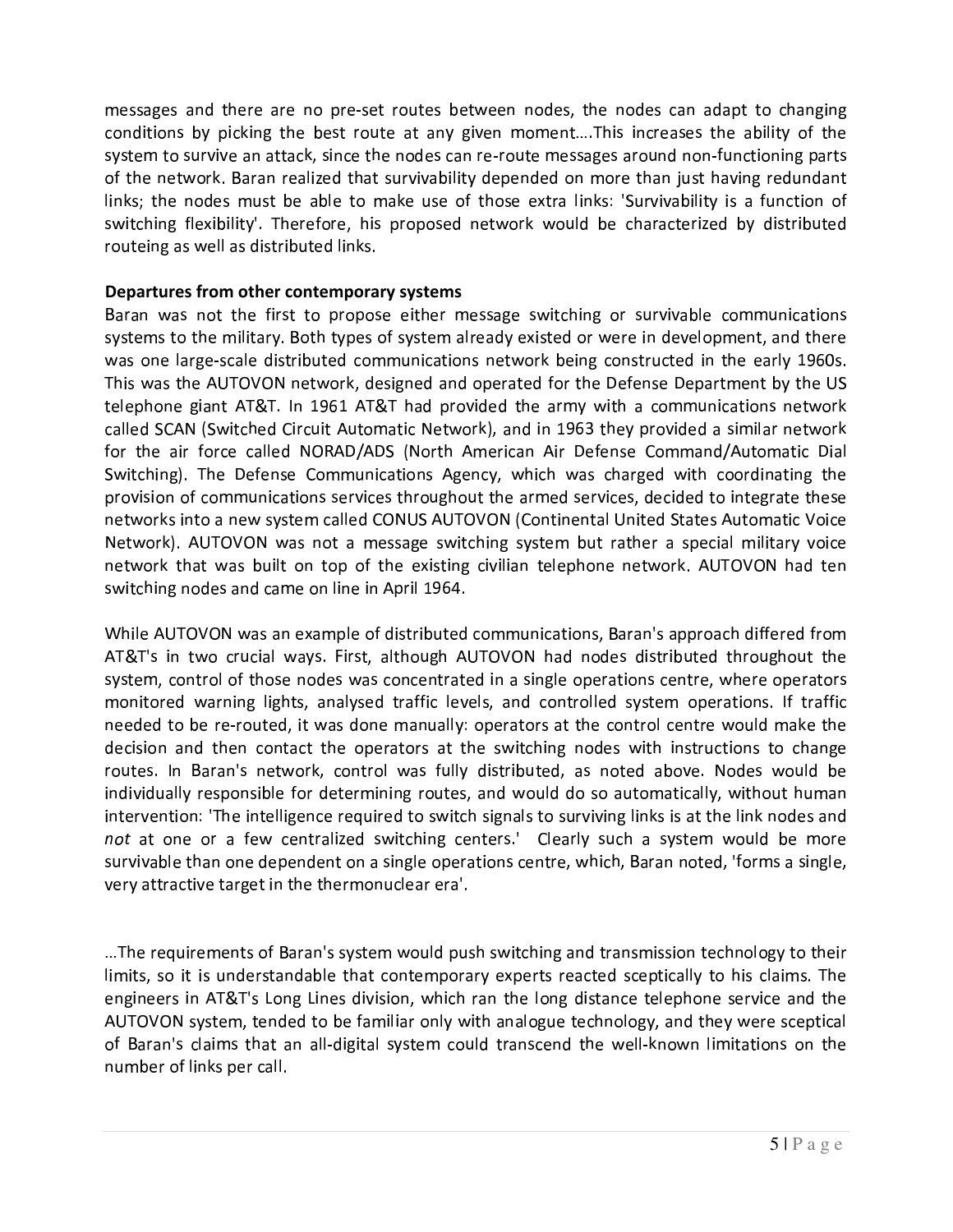Baran's system departed from traditional telephone company practice in other ways that show the effect of cold war military considerations on his design assumptions. For instance, the phone comp any tried to increase the <sup>r</sup>eliability of <sup>t</sup>he system as <sup>a</sup> <sup>w</sup>hole by <sup>m</sup><sup>a</sup>king each component as <sup>r</sup>eliable as <sup>p</sup>ossible, and for an additional fee would provide computer users <sup>w</sup>ith <sup>l</sup>ines <sup>t</sup>hat were specially conditioned to have low error rates. Baran chose instead to make do with lower-quality communications <sup>l</sup>inks and to <sup>p</sup><sup>r</sup>ovide <sup>r</sup>edundant components to comp ensate for failures . Conditioned lines would be too expensive for a system with so many links, and in any case, the <sup>r</sup>eliability <sup>o</sup><sup>f</sup> individual components could not be counted on in wartime conditions . As Baran observed, 'Reliability and <sup>r</sup>aw error <sup>r</sup>ates are secondary . The networ<sup>k</sup> must be built wit<sup>h</sup> <sup>t</sup>he exp ectation of heavy damage anyway' .

#### Packet switching in Baran's system

Baran's proposed network began as a distributed message switching system. His final innovation was to alter message switching to create a new technique: packet switching. A message in his system could be anything from digitized sp eech to computer data, but <sup>t</sup>he fact that <sup>t</sup>hese <sup>m</sup>essages were all sent in digital form - as <sup>a</sup> series of binary numbers or 'bits' - <sup>m</sup>eant that <sup>t</sup>he information could be manipulated in new ways. Baran proposed that rather than sending <sup>m</sup>essages of varying sizes across <sup>t</sup>he networ<sup>k</sup> , <sup>m</sup>essages should be <sup>d</sup>ivided into fixed-size <sup>u</sup>nits that he called 'message blocks'. The multi-plexing stations that connected users to the network would be <sup>r</sup>esponsible for dividing outgoing <sup>m</sup>essages into <sup>u</sup>niform blocks <sup>o</sup><sup>f</sup> <sup>1024</sup> bits . <sup>A</sup> short message could be sent as a single block, while longer messages would require multiple message blocks . <sup>T</sup>he multip lexer would add to eac<sup>h</sup> bloc<sup>k</sup> <sup>a</sup> header <sup>t</sup>hat sp ec<sup>i</sup>fied <sup>t</sup>he addresses of the sending and receiving parties as well as other control information. The switching nodes would use <sup>t</sup>he header information to determine what <sup>r</sup>oute each block should take to its destination; since eac<sup>h</sup> block was <sup>r</sup>outed indep endently , <sup>t</sup>he <sup>d</sup><sup>i</sup>fferent blocks that <sup>m</sup>ade <sup>u</sup> <sup>p</sup> <sup>a</sup> single message might he sent on different routes. When the blocks reached their destination, the local multiplexer would strip the header information from eac<sup>h</sup> block and <sup>r</sup>eassemble the blocks to form <sup>t</sup>he comp lete message. Baran's <sup>m</sup>essage bloc<sup>k</sup> idea would eventually be widely adop ted for computer networks. In these later systems the message blocks would be called 'nackets', and the technique would become known as <sup>p</sup> acket switching .

For all its eventual significance, the decision to transmit data as <sup>p</sup> ackets was not the original focus of Baran's work. As the title of his eleven volume system description. *On Distributed* Communications, indicates, he began with the idea of building a distributed network, an idea that had already been identified <sup>w</sup>ith survivability by <sup>p</sup> eop le working in <sup>m</sup>ilitary communications . In describing the system, Baran tended to stress the idea <sup>o</sup>flink <sup>r</sup>edundancy , <sup>r</sup>ather <sup>t</sup>han other elements suc<sup>h</sup> as <sup>p</sup> acket switching . Bu<sup>t</sup> as he develop ed the details <sup>o</sup><sup>f</sup> <sup>t</sup>he system, the use <sup>o</sup><sup>f</sup> message blocks emerged as a fundamental element. By the time he wrote the final volume of the series , Baran had changed <sup>t</sup>he name he used to <sup>r</sup><sup>e</sup>fer to the system to <sup>r</sup><sup>e</sup>flect the new emp hasis : 'While prep aring the draft of this concluding number , it became evident <sup>t</sup>hat <sup>a</sup> <sup>d</sup>istinct and sp ecific system was being described, which we have now chosen to call <sup>t</sup>he "Distributed Adap tive Message Bloc<sup>k</sup> Network" , in order to <sup>d</sup>istinguish it from the growing set of other <sup>d</sup>istributed networks and systems'. What, then, was so important about packet switching? What did it mean to Baran and his sponsors?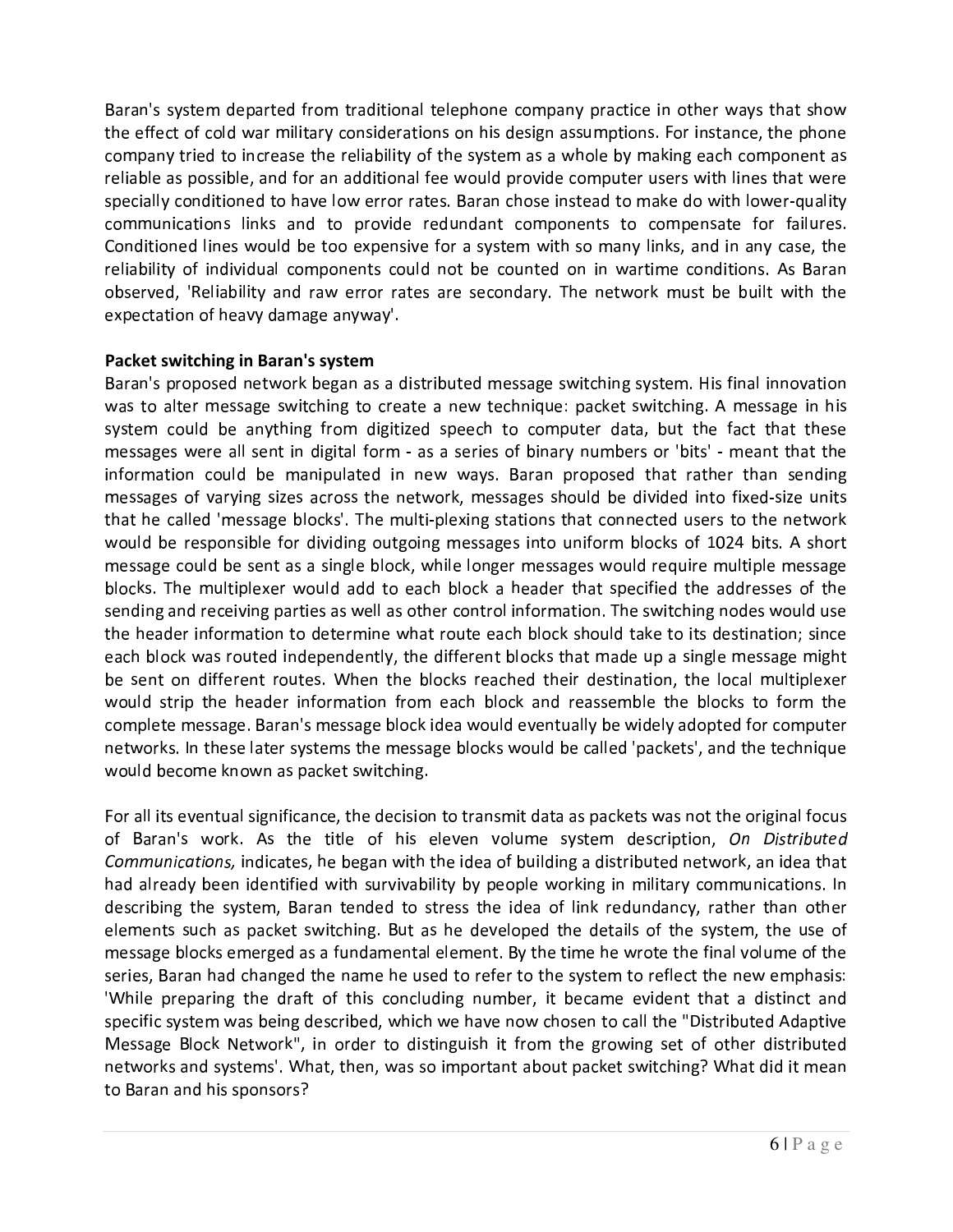Note that transmitting packets, rather than complete messages, imposed certain costs on the system. The interface computers had to perform the work of dividing users' outgoing messages into packets and reassembling incoming packets into messages. There was also the overhead of having to include address and control information <sup>w</sup>ith eac<sup>h</sup> <sup>p</sup> acket (rather than once <sup>p</sup> er message) , which increased <sup>t</sup>he amount <sup>o</sup><sup>f</sup> data that had to be transmitted over the network. And since <sup>p</sup> ackets from <sup>a</sup> single message could take <sup>d</sup><sup>i</sup>fferent <sup>r</sup>outes to <sup>t</sup>heir destination, <sup>t</sup>hey <sup>m</sup>ight arrive out of sequence, which <sup>m</sup>eant <sup>t</sup>hat there had to be <sup>p</sup><sup>r</sup>ovisions for <sup>r</sup>eassembling them in <sup>t</sup>he p<sup>r</sup><sup>o</sup> <sup>p</sup> er order . All <sup>o</sup><sup>f</sup> <sup>t</sup>his <sup>m</sup>ade <sup>t</sup>he system <sup>m</sup>ore comp lex and presented more <sup>o</sup> pportunities for failure. For Baran, <sup>t</sup>hese costs were outweighed by his belie<sup>f</sup> <sup>t</sup>hat <sup>p</sup> acket switching would solve some p<sup>r</sup>essing problems and support some fundamental goals <sup>o</sup><sup>f</sup> the system .

Packet switching offered a variety of henefits. Baran was determined to use small, inexpensive computers for his system, <sup>r</sup>ather than <sup>t</sup>he huge ones he had seen in other <sup>m</sup>essage switching systems, and he was aware that, given the state of the art at the time, the switching computers would have to be simp le in order to be both fast and inexp ensive. Using fixed-size <sup>p</sup> ackets simp <sup>l</sup><sup>i</sup>fied <sup>t</sup>he design of the switching node. Another advantage for <sup>t</sup>he military was that breaking <sup>m</sup>essages into <sup>p</sup> ackets and sending them along different <sup>r</sup>outes to their destination would <sup>m</sup><sup>a</sup>ke it harder for enemy spies to eavesdrop on a conversation. But the biggest potential reward was efficient and flexible transmission of data 'Most importantly', wrote Baran, 'standardized data blocks <sup>p</sup> ermit <sup>m</sup>any simultaneous users, eac<sup>h</sup> with <sup>w</sup>idely <sup>d</sup><sup>i</sup>fferent bandwidt<sup>h</sup> <sup>r</sup>equirements^] to economically share a broad-band network made up of varied data rate links'. In other words, packet switching allowed a more efficient form of multiplexing, the sharing of a single communications <sup>c</sup>hannel between <sup>m</sup>any users .

…In sum, <sup>p</sup> acket switching was important to Baran because it furthered some key <sup>r</sup>equirements <sup>o</sup><sup>f</sup> <sup>a</sup> survivable <sup>m</sup>ilitary system . Cheap er nodes and <sup>l</sup>inks made it economically feasible to build <sup>a</sup> highly redundant (and thus robust) network. Efficient transmission made it possible for commanders to have <sup>t</sup>he higher communications cap acity they wanted. Dividing <sup>m</sup>essages into <sup>p</sup> ackets also increased security by <sup>m</sup><sup>a</sup>king it harder to intercep <sup>t</sup> intelligible messages . Packet switching as Baran understood it made perfect sense in the cold war context of his proposed system.

<sup>T</sup>he US <sup>A</sup>ir Force agreed wit<sup>h</sup> Baran's assessment and was eager to build <sup>a</sup> networ<sup>k</sup> based on his design. Internal Defense Denartment politics thwarted this plan, but Baran's ideas were widely <sup>d</sup>isseminated among American <sup>m</sup>ilitary and <sup>c</sup>ivilian <sup>r</sup>esearch institutes .

# FORGING PACKET SWITCHING IN THE WHITE HEAT: NETWORKS AND NATIONALISM IN THE UNITED KINGDOM

While the United States was caught up in the cold war in the early 1960s, the United Kingdom was experiencing political upheaval of a different type. Just as the Americans were worried about a 'science gap' between their country and the Soviet Union, so there were widespread fears in the United Kingdom of a 'technology gan' with the United States. In 1963 Harold Wilson was elected leader of the Labour Party, at a time when that party, and much of the general p<sup>o</sup> <sup>p</sup>ulation, felt <sup>t</sup>hat the country was facing an economic crisis . Politicians on all sides warned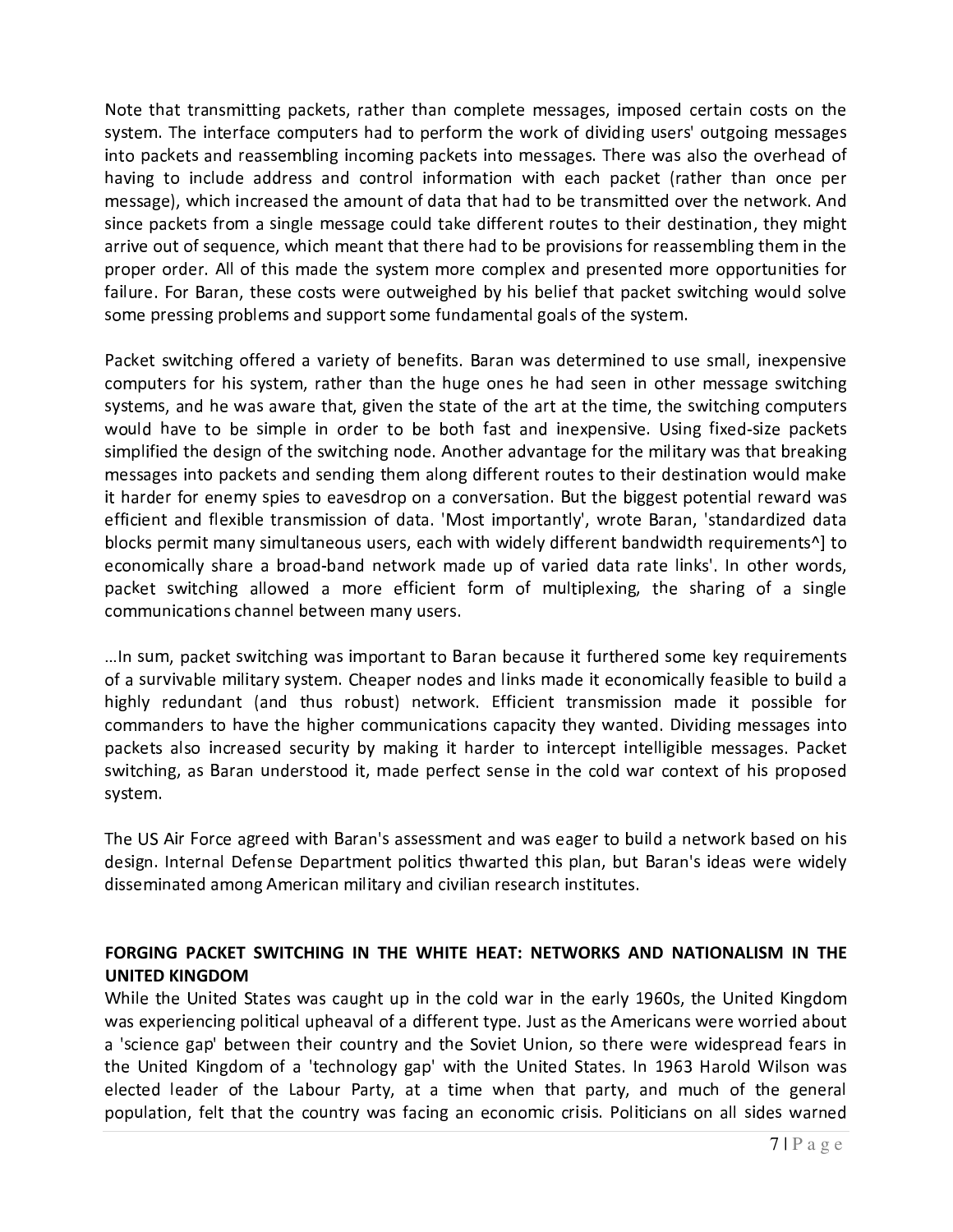<sup>t</sup>hat <sup>t</sup>he nation was falling behind the other industrial powers in its exp loitation of new technologies, that there was a 'brain drain' of British scientists to other countries, and that the country's technological backwardness was at least <sup>p</sup> artly <sup>r</sup>esponsible for its economic <sup>m</sup>alaise.

Wilson addressed the technology issue head on in his address to <sup>t</sup>he Labour Party's annual conference at Scarborough on 2 October 1963. Calling on labour and management to join in <sup>r</sup>evitalizing British industry, <sup>W</sup>ilson stressed <sup>t</sup>he importance <sup>o</sup><sup>f</sup> keep ing <sup>u</sup> <sup>p</sup> <sup>w</sup>ith the ongoing scientific and technological <sup>r</sup>evolution, and he invoked <sup>a</sup> stirring vision of <sup>a</sup> new Britain 'forged in the white heat of this revolution'. When Labour came to power in the 1964 general election, Wilson was eager to act on his vision by implementing a new economic and technological regime for Britain. To oversee national technological development, Wilson created <sup>t</sup>he Ministry of Technology, a major new department that assumed control of the Atomic Energy Authority, the Ministry of Aviation, the National Researc<sup>h</sup> Development Corporation (NRDC) , and <sup>a</sup> number of national laboratories .

Mintech, as it came to be called, had two main aims; to transfer the results of scientific research to industrial development, and to intervene in industry so as to <sup>m</sup><sup>a</sup>ke <sup>p</sup><sup>r</sup>ivate enterprise <sup>m</sup>ore efficient and competitive. Mintech was to have, in Wilson's words, 'a very direct responsibility for increasing productivity and efficiency, particularly within those industries in urgent need of restructuring or modernisation'. These industries included machines tools, aviation, electronics, ship building , and - above all - computing .

One <sup>o</sup><sup>f</sup> the British scientists who took <sup>t</sup>he lead in computing <sup>r</sup>esearc<sup>h</sup> was Donald W. Davies <sup>o</sup><sup>f</sup> <sup>t</sup>he National Physical Laboratory (NPL) in Teddington, <sup>a</sup> suburb <sup>o</sup><sup>f</sup> London. The National Physical Laboratory had been established in <sup>1899</sup> to determine values for <sup>p</sup> hysical constants , standardize instruments for physical measurements, and perform similar activities involving standards and <sup>m</sup>aterials testing . NPL first became involved in computing in <sup>1946</sup> , when <sup>a</sup> team at the laboratory, following a proposal by Alan Turing, built an early stored-program digital computer called the Pilot ACE. Davies had joined NPL in 1947 and had worked on the Pilot ACE; in 1960 he became sup erintendent <sup>o</sup><sup>f</sup> the division in charge <sup>o</sup><sup>f</sup> computing science, and in <sup>1965</sup> he was also named technical manager <sup>o</sup><sup>f</sup> the advanced computer techniques project . Davies was thus in touch <sup>w</sup>ith bot<sup>h</sup> <sup>t</sup>he latest advances in computing technology and <sup>t</sup>he government's <sup>p</sup> lans to use <sup>t</sup>hat technology to <sup>a</sup>id the British economy .

If the watchword for Baran was survivability, the priority for Davies was interactive computing ... He was <sup>p</sup> articularly interested in <sup>a</sup> technique called time sharing , which allows <sup>m</sup>any <sup>p</sup> eop le to interact <sup>w</sup>ith <sup>a</sup> computer at <sup>t</sup>he same time. During <sup>d</sup>iscussions <sup>w</sup>it<sup>h</sup> British and American colleagues , Davies became aware of <sup>a</sup> widely <sup>p</sup> erceived obstacle to interactive computing : inadequate data communications. In early time-sharing systems, the terminals had been directly connected to the computer and were located in an adjacent terminal room. As time went on, <sup>p</sup> eop le began locating terminals at some distance from the computer itsel<sup>f</sup> , <sup>e</sup>ither for <sup>t</sup>he user's own convenience or, in the case of commercial time-sharing services, to offer access to customers over <sup>a</sup> <sup>w</sup>ide geograp hic area . Distant terminals could be connected to the computer using <sup>d</sup>ial-u <sup>p</sup> telep hone <sup>l</sup>inks and <sup>m</sup>odems, but long-distance telep hone connections were very expensive and for data transmission they were also inefficient. Computer messages as noted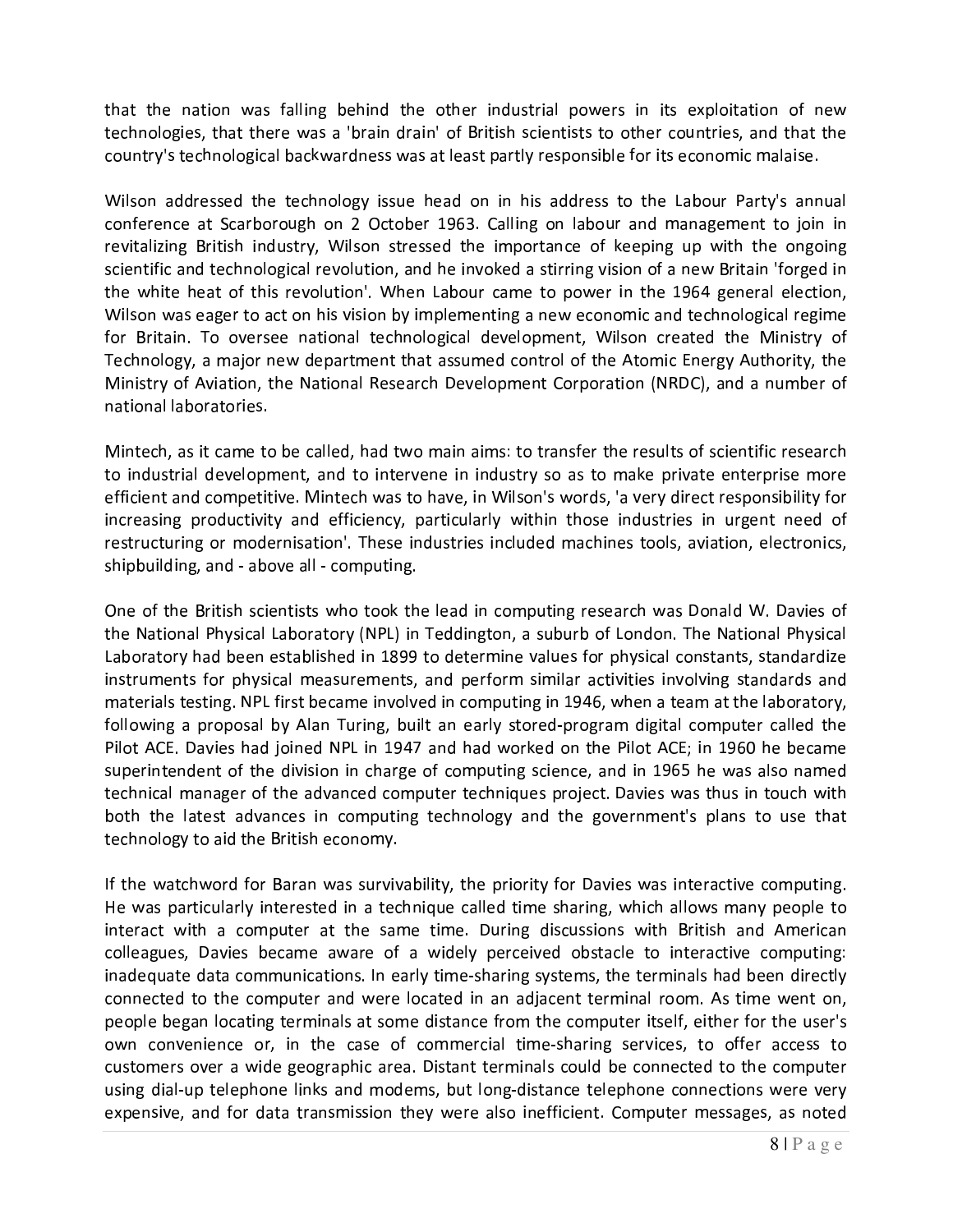earlier, tend to come in bursts with long pauses in between, so computer users paid dearly for telep hone connections <sup>t</sup>hat were idle muc<sup>h</sup> of <sup>t</sup>he time. The high cost of communications pu<sup>t</sup> pressure on users to work quickly, sacrificing the user-friendly quality for which time sharing had been invented in the first <sup>p</sup> lace.

Davies was <sup>p</sup> erhaps even <sup>m</sup>ore aware <sup>o</sup><sup>f</sup> <sup>t</sup>he cost issue <sup>t</sup>han his American colleagues . In Britain , unlike in America, there was no flat rate for local telephone calls. Also, while American <sup>r</sup>esearchers tended to think in terms <sup>o</sup><sup>f</sup> academic computing , <sup>w</sup>here users normally accessed the <sup>m</sup>achine from <sup>a</sup> <sup>r</sup>elatively short distance, Britain had <sup>a</sup> larger <sup>p</sup> ercentage of users whose computer access came from distant commercial systems. Davies had a long-standing interest in switching techniques, and as he thought about the data communications problem, it occurred to him <sup>t</sup>hat <sup>a</sup> new approach to switching <sup>m</sup>ight <sup>o</sup>ffer <sup>a</sup> solution. He knew that <sup>m</sup>essage switching was used in the telegraph system to make efficient use of lines, and he believed that by adapting this technique to computer communications he could achieve similar economies. Like Baran, Davies came from <sup>a</sup> background in computing , <sup>r</sup>ather than communications , so he felt free to suggest <sup>a</sup> technique that dep arted from traditional communications techniques but took advantage of advances in computer technology. Davies proposed dividing messages into standard-sized 'p ackets', and having <sup>a</sup> networ<sup>k</sup> ofcomputerized switching nodes <sup>t</sup>hat would use information carried in packet headers to route the packets to and from time-sharing computers. He called <sup>t</sup>his technique 'p acket switching' .

## Packet switching in Davies's system

Like Baran, Davies saw that packet-switching would allow many users to share a communications link efficiently. But he wanted that efficiency for a different purpose. Packet switching, in his view, would be the communications equivalent of time sharing: it would maximize access to a scarce resource in order to provide affordable interactive computing.

Davies <sup>p</sup><sup>r</sup>esented his networ<sup>k</sup> ideas <sup>p</sup><sup>u</sup>blicly for <sup>t</sup>he first <sup>t</sup>ime at <sup>a</sup> tal<sup>k</sup> in Marc<sup>h</sup> 1966, <sup>w</sup>hich was enthusiastically received by an audience of people active in computing, telecommunications, and the military It was one of the latter, an attendee from the British Ministry of Defence, who gave the struck o Davies the surprising news that packet switching had already been invented a few vears earlier by Dation of th an American, none other than Paul Baran. <sup>T</sup>he fact <sup>t</sup>hat <sup>t</sup>he <sup>m</sup>ilitary man knew about <sup>t</sup>his earlier development when Davies himself <sup>d</sup>id not underscores the very <sup>d</sup><sup>i</sup>fferent contexts in <sup>w</sup>hich packet switching evolved in the two countries. Baran's foremost concern had been survivability. which was underlined by his use of terms like 'raid', 'salvos', 'target', 'attack level' and 'probability, ''' <sup>o</sup><sup>f</sup> kill' in describing <sup>t</sup>he hostile conditions under <sup>w</sup>hich his system was exp ected to <sup>o</sup> <sup>p</sup> erate. Davies, on the other hand, did not *view* packet switching as a way to make the network survivable; <sup>a</sup>fter <sup>r</sup>eading Baran he commented that 'the highly-connected networks there considered are not needed in <sup>a</sup> <sup>c</sup>ivil environment' . Instead, he thought <sup>t</sup>he pressing need was for <sup>a</sup> networ<sup>k</sup> <sup>t</sup>hat could serve the users of commercial time-sharing services . The Labour government sp ecifically wanted to <sup>r</sup>edirect research and development <sup>e</sup>fforts away from <sup>m</sup>ilitary projects and toward civilian industry. Davies shared this concern, which is evident in his plan to survey businesses to find out <sup>t</sup>heir data communication <sup>r</sup>equirements . It also <sup>s</sup>hows <sup>u</sup> <sup>p</sup> in Davies's <sup>e</sup>fforts to <sup>m</sup><sup>a</sup>ke <sup>t</sup>he system easy to use. In his pr<sup>o</sup> posal for <sup>a</sup> national networ<sup>k</sup> he stressed <sup>t</sup>hat 'A further <sup>a</sup>im <sup>r</sup>equirement we must keep in <sup>m</sup>ind constantly is to <sup>m</sup><sup>a</sup>ke the use of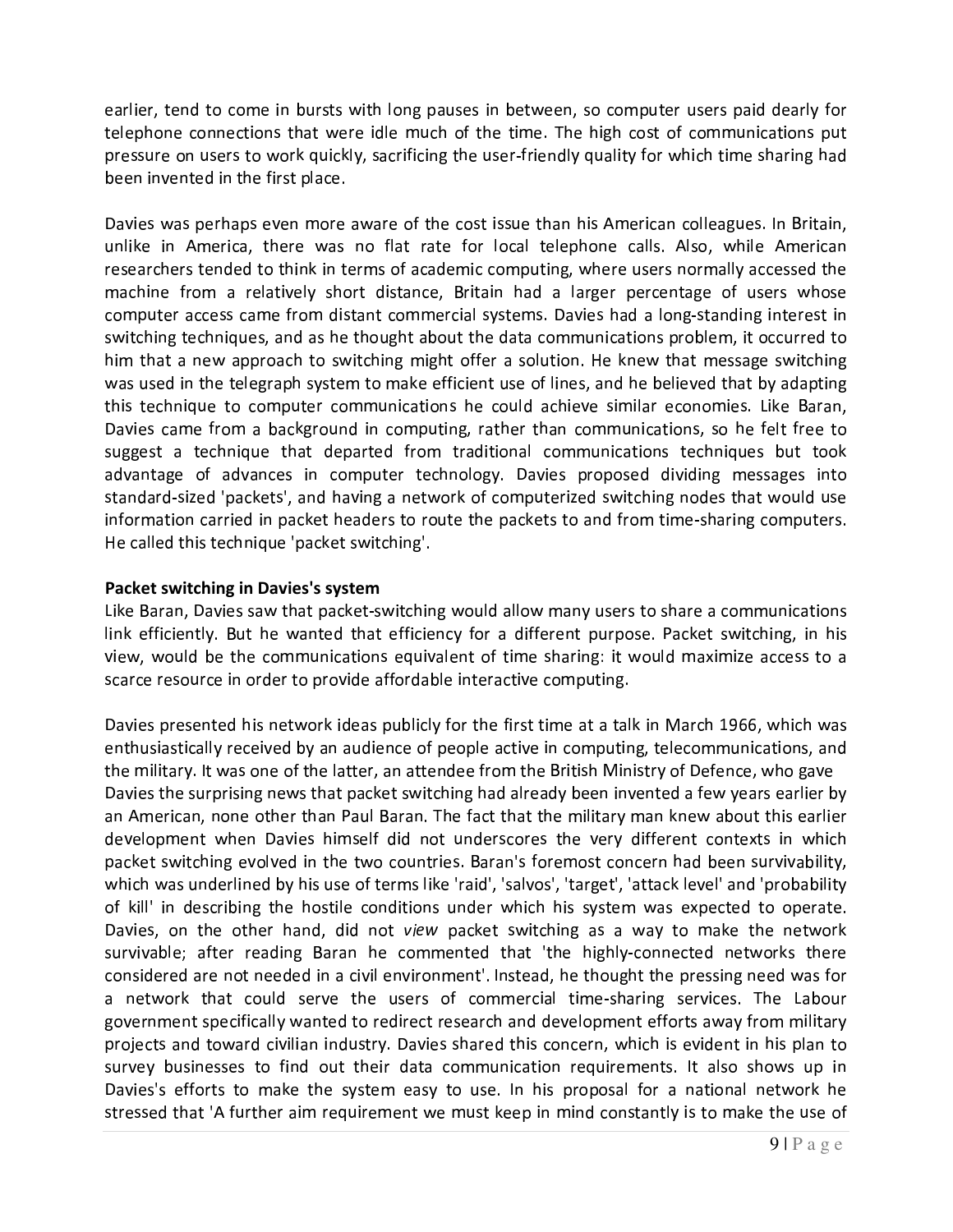the system simple for simple jobs. Even though there is a communication system and a computer <sup>o</sup> <sup>p</sup> erating system <sup>t</sup>he user must be able to ignore <sup>t</sup>he comp lexities' .

The main benefit of packet switching for this type of system was that it would bring down the cost of data communications. Davies found further meanings in packet switching, however, that derived from-his vision <sup>o</sup><sup>f</sup> <sup>a</sup> commercial networ<sup>k</sup> service. For instance, one <sup>o</sup><sup>f</sup> <sup>t</sup>he <sup>m</sup>erits Davies saw in <sup>p</sup> acket switching was that it help ed achieve fairness in access to the network. In an ordinary <sup>m</sup>essage switching system, each <sup>m</sup>essage had to be sent in its entirety before <sup>t</sup>he next <sup>m</sup>essage could begin. In <sup>a</sup> <sup>p</sup> acket switching system, users would take turns transmitting <sup>p</sup>ortions of their messages using time division multiplexing. If a user had a short message, such as a single command for a time-sharing system, the whole message could be sent in the first packet, while longer messages would take several time slots to transmit. The user with the short message would not have to wait behind users with long messages. This kind of fairness was appropriate for a system where computers were serving ordinary people's everyday peeds, rather than transmitting <sup>l</sup><sup>i</sup>fe-or-death <sup>m</sup>essages through <sup>a</sup> command hierarchy .

Davies also believed that packet switching technology could itself become a commercial product. and <sup>t</sup>hus contribute <sup>d</sup>irectly to Wilson's <sup>p</sup> lan to <sup>r</sup>evitalize <sup>t</sup>he British economy . In <sup>a</sup> <sup>1965</sup> pr<sup>o</sup> <sup>p</sup>osalto have the General Post Office (GPO) build <sup>a</sup> <sup>p</sup><sup>r</sup>ototyp <sup>e</sup> for <sup>a</sup> national <sup>p</sup> acket switching networ<sup>k</sup> , Davies emp hasized <sup>t</sup>hat :

Such an experiment at an early stage is needed to develop the knowledge of these systems in the GPO and the British computer and communications industry ... It is very important not to find ourselves forced to buy computers and software for these systems from [the] USA. We could, by starting early enough, develop export markets. I

Davies's concern <sup>w</sup>ith issues of economics and user-friendliness underscores the national context in which he conceived the idea <sup>o</sup><sup>f</sup> <sup>a</sup> <sup>p</sup> acket switching network. Davies did not envision <sup>a</sup> world in which his proposed network would be the only surviving communications system. Rather, he saw a world in which packet switching networks would need to compete with other communications systems to attract and serve the business user, and a world in which Britain would need to comp ete with <sup>t</sup>he United States and other countries to <sup>o</sup>ffer innovative computer products .

In December <sup>1965</sup> Davies p<sup>r</sup><sup>o</sup> <sup>p</sup>osed the idea of <sup>a</sup> national <sup>p</sup> acket switching networ<sup>k</sup> that would p<sup>r</sup>ovide low-cost data communications across Britain. He envisioned <sup>t</sup>he networ<sup>k</sup> as providing <sup>a</sup> number of services to business and recreational users, including remote data processing, pointof-sale transactions, database queries, remote control of machines, and even on-line betting. In his scheme, a backbone of high capacity telephone lines would link major cities in the United Kingdom; <sup>t</sup>he pr<sup>o</sup> posed networ<sup>k</sup> had multip le connections to <sup>m</sup>ost nodes , although it was not nearly as <sup>r</sup>edundant as Baran's system . Like Baran, however , the NPL grou <sup>p</sup> designed <sup>t</sup>he networ<sup>k</sup> <sup>w</sup>ith <sup>a</sup> dynamic , <sup>d</sup>istributed <sup>r</sup>outeing system, wit<sup>h</sup> eac<sup>h</sup> node <sup>m</sup><sup>a</sup>king <sup>r</sup>outeing decisions indep endently , according to current conditions in <sup>t</sup>he networ<sup>k</sup> . The nodes would be connected by high-sp eed telep hone <sup>l</sup>ines so as to p<sup>r</sup>ovide fast <sup>r</sup>esponse times for interactive computing . Users would attach their computers, terminals, and printers to the nodes through dedicated interface computers at local sites .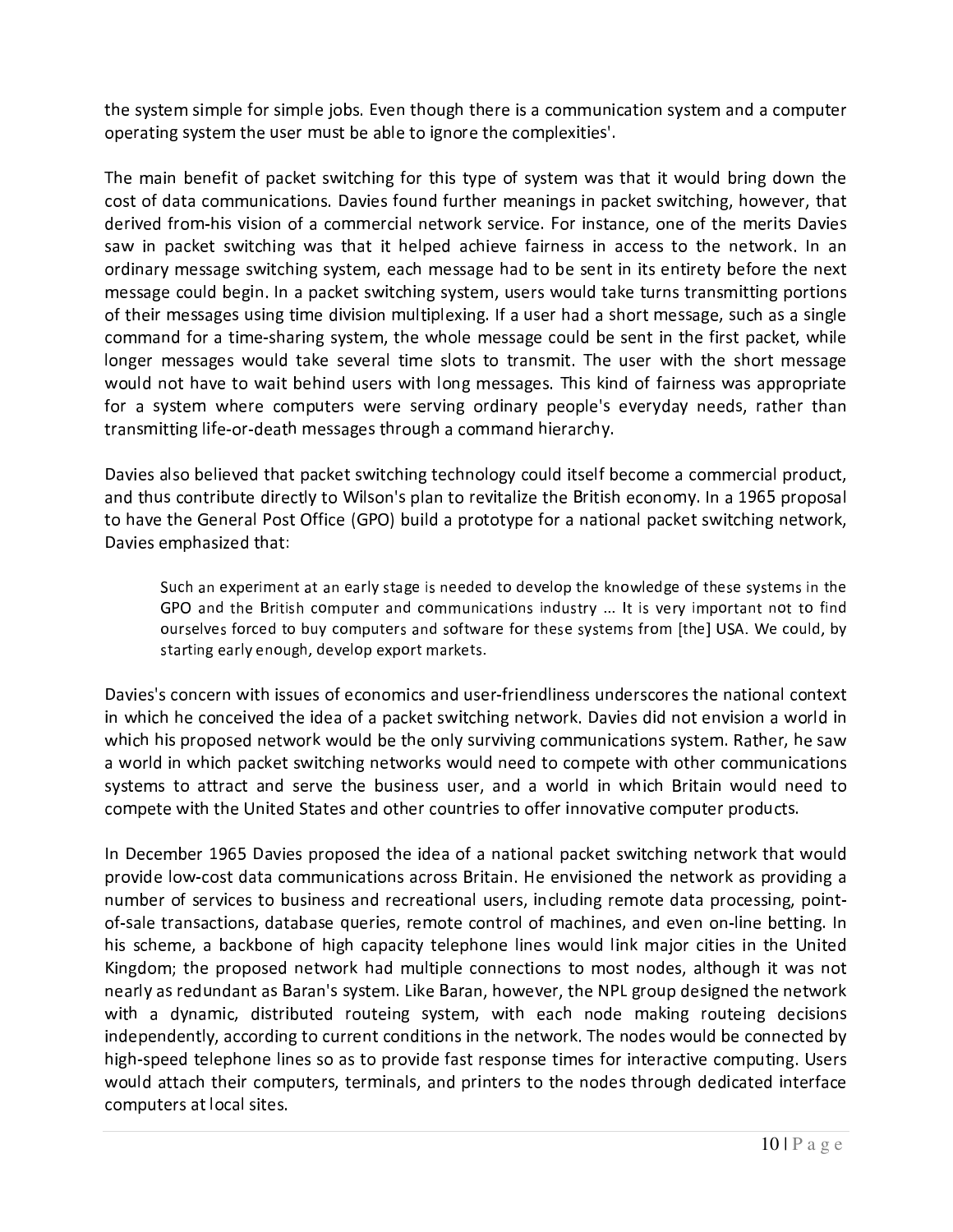Davies was convinced that the type of data communications infrastructure he was proposing would be necessary to keep Britain comp etitive in the information age. However , NPL did not have the <sup>r</sup>esources or authority to build such <sup>a</sup> large networ<sup>k</sup> on its own. <sup>T</sup>his authority belonged to the GPO which ran the national postal and telephone networks, but the managers there had <sup>l</sup>ittle knowledge <sup>o</sup><sup>f</sup> or interest in data communications . In consequence, Davies was only able to build a small prototype network, called the Mark 1, rather than the nationwide system he had p<sup>r</sup><sup>o</sup> posed….

#### PUTTING IT ALL TOGETHER: PACKET SWITCHING AND THE ARPANET

Baran and Davies had bot<sup>h</sup> envisioned nationwide networks that would use <sup>t</sup>he new technique of <sup>p</sup> acket switching , but neither one had been able to fully <sup>r</sup>ealize <sup>t</sup>his goal . Instead, the first largescale <sup>p</sup> acket switching networ<sup>k</sup> would be built by the Advanced Researc<sup>h</sup> Projects Agency (ARPA) . The design of this network would draw on the work of both Baran and Davies, but the network's the state of the builders had their own vision <sup>o</sup><sup>f</sup> <sup>w</sup>hat <sup>p</sup> acket switching could achieve.

ARPA was one <sup>o</sup><sup>f</sup> <sup>m</sup>any new American science and technology ventures that had been promp ted by the cold war. Founded in 1958 in response to the Soviet Sputnik launch. ARPA's mission is to have keep the US <sup>a</sup>head of its <sup>m</sup>ilitary <sup>r</sup>ivals by pursuing <sup>r</sup>esearch p<sup>r</sup>ojects that promise <sup>a</sup> significant advance in defense-related fields. ARPA is a small agency with no laboratories of its own; ARPA staff initiate and manage projects, but the actual research and development is done by academic and industry contractors. The agency is recognized even by critics for its good management and rapid development of new technologies, and has had some notable successes in transferring its technologies to <sup>t</sup>he armed services and the p<sup>r</sup>ivate sector .

In <sup>1962</sup> ARPA…became <sup>a</sup> <sup>m</sup>ajor funder <sup>o</sup><sup>f</sup> computer science in the United States , <sup>o</sup>ften exceeding <sup>u</sup>niversity funding by significant amounts . IPT<sup>O</sup> ( Information Processing Techniques Office [one <sup>o</sup><sup>f</sup> <sup>t</sup>he p<sup>r</sup>oject offices founded in 1962]) has been the driving force behind several important areas of computing research in the United States, including graphics, artificial intelligence, time-sharing <sup>o</sup> <sup>p</sup> erating systems, and networking .

ARPA's funding of basic <sup>r</sup>esearch fitted in <sup>w</sup>ith <sup>t</sup>he <sup>p</sup> hiloso <sup>p</sup> hy of Lyndon Johnson's administration. President Johnson advocated <sup>t</sup>he use of agency funds to support basic <sup>r</sup>esearc<sup>h</sup> in universities in a Sentember 1965 memo to his cabinet. Noting that funding by various federal agencies made up about two-thirds of total university research spending, he said that this money should be used to establish 'creative centers of excellence' throughout <sup>t</sup>he nation. He urged eac<sup>h</sup> government agency engaged in <sup>r</sup>esearc<sup>h</sup> to take 'all p<sup>r</sup>actical <sup>m</sup>easures ... to <sup>s</sup>trengthen the institutions <sup>w</sup>here <sup>r</sup>esearc<sup>h</sup> now goes on, and to help additional institutions to become <sup>m</sup>ore effective centers for teaching and research' . Johnson specifically did not want to limit research at <sup>t</sup>hese centres to <sup>m</sup>ission-oriented p<sup>r</sup>ojects : 'Under this policy <sup>m</sup>ore support will be provided <sup>u</sup>nder terms which give <sup>t</sup>he <sup>u</sup>niversity and the investigator <sup>w</sup>ider scop <sup>e</sup> for inquiry, as contrasted with highly specific, narrowly defined projects. In this with highly specific

A few months later the Department of Defense responded to Johnson's call with a plan to create Andre 'centers <sup>o</sup><sup>f</sup> excellence' in defence-related <sup>r</sup>esearch. According to this <sup>p</sup> lan, 'Each new university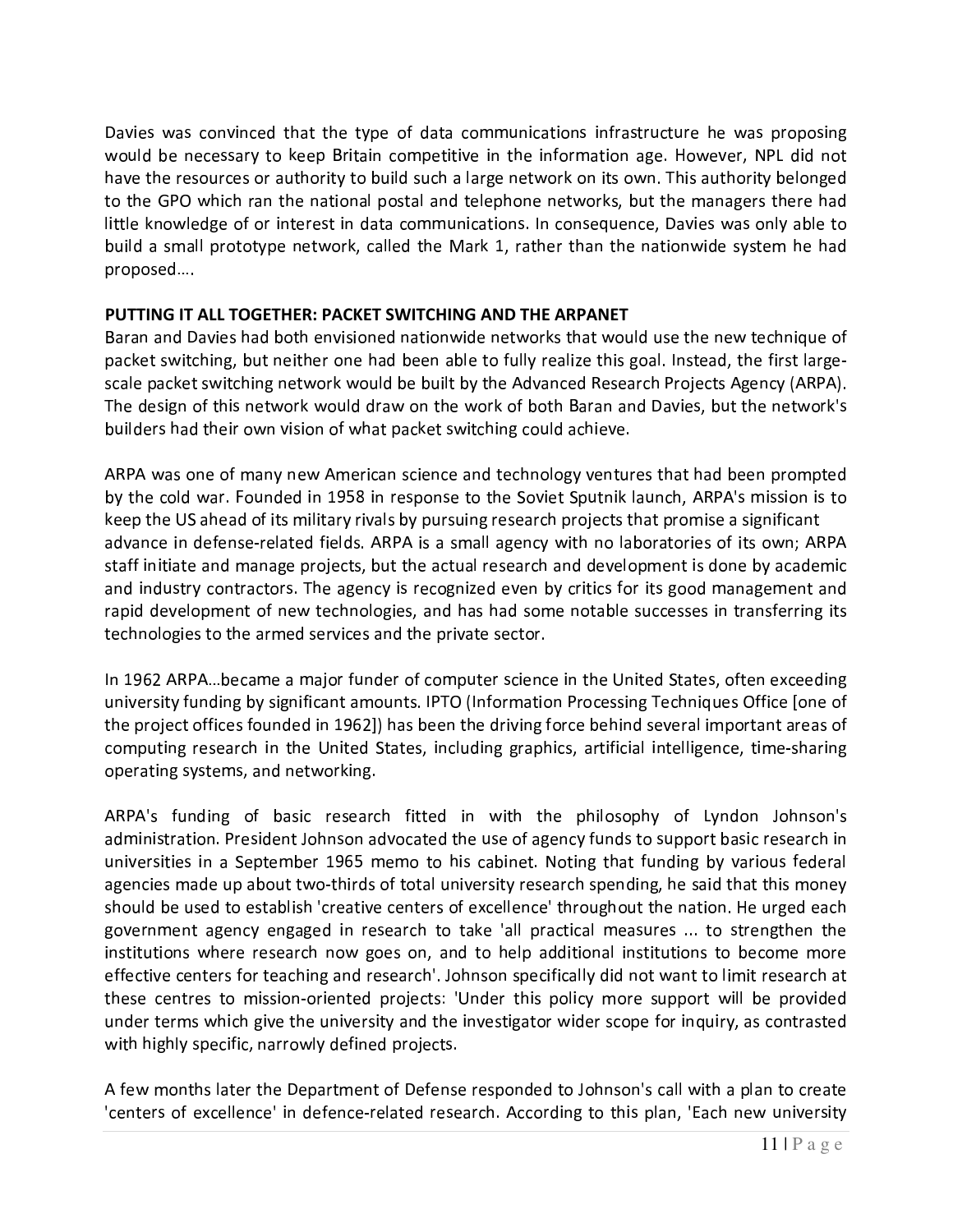<sup>p</sup><sup>r</sup>ogram should <sup>p</sup><sup>r</sup>esent <sup>a</sup> stimulating challenge to faculty and students and, at <sup>t</sup>he same <sup>t</sup>ime , contribute to basic knowledge needed for solving problems in national defense' . IPTO created several computing research centres, giving large grants to universities such as MIT. Carnegie Mellon, and UCLA. By the end of the decade ARPA had funded a variety of time-sharing computers located at <sup>u</sup>niversities and other computing <sup>r</sup>esearc<sup>h</sup> sites across the United States . The purpose of its proposed network - the ARPANET - was to connect these scattered computing sites .

<sup>T</sup>he ARPANET p<sup>r</sup>oject was <sup>m</sup>anaged by Lawrence Roberts , <sup>a</sup> computer scientist who had conducted networking experiments at MIT's Lincoln Laboratories before joining ARPA in 1966. Roberts had <sup>a</sup> <sup>m</sup>andate to build <sup>a</sup> large-scale, multi-computer networ<sup>k</sup> , but he <sup>d</sup>id not initially have <sup>a</sup> firm idea of how this should be done. He considered having <sup>p</sup> <sup>a</sup>irs <sup>o</sup><sup>f</sup> computers establish <sup>a</sup> connection using ordinary telephone calls whenever they needed to exchange data, a method he had employed in his earlier experiments. But the high cost of long-distance telephone connections <sup>m</sup>ade <sup>t</sup>his <sup>o</sup> <sup>p</sup> tion seem <sup>p</sup><sup>r</sup>ohibitively exp ensive. Roberts also worried that the ordinary phone service would be unacceptably prone to transmission errors and line failures. Although he was aware of the concept of packet switching. Roberts was not sure how to imp lement it in <sup>a</sup> large network.

Wit<sup>h</sup> these issues still unresolved, Roberts attended <sup>a</sup> computing symposium in Gatlinburg, Tennessee, in October 1967, where he was to present. ARPA's tentative networking plans. Roger Scantlebury from NPL also presented a paper, and Roberts heard for the first time about Davies's <sup>p</sup> acket switching ideas and the ongoing wor<sup>k</sup> on <sup>t</sup>he Mar<sup>k</sup> <sup>I</sup> . <sup>A</sup>fterwards , <sup>a</sup> number of conference attendees gathered to <sup>d</sup>iscuss networ<sup>k</sup> design informally , and Scantlebury and his colleagues advocated <sup>p</sup> acket switching as <sup>a</sup> <sup>s</sup>olution to Roberts's concerns about <sup>l</sup>ine <sup>e</sup>fficiency . The NPL grou <sup>p</sup> influenced <sup>a</sup> number <sup>o</sup><sup>f</sup> American computer scientists in favour <sup>o</sup><sup>f</sup> <sup>t</sup>he new technique , and they adopted Davies's term 'packet switching' to refer to this type of network. Roberts also adopted some specific aspects of the NPL design. For instance, Roberts had planned to use relative low-speed telephone lines to connect the network nodes. He later recalled that after the NPL representatives 'spent all night with me arguing about the thing back and forth  $\qquad \Box$ concluded from those arguments that wider bandwidths would be useful'. The ARPANET also used <sup>a</sup> <sup>p</sup> acket format similar to NPL's . <sup>A</sup>fter the ARPANET project was underway , the firm of Bolt Berane<sup>k</sup> and Newman which was awarded the <sup>m</sup><sup>a</sup>in contract to build the networ<sup>k</sup> nodes , continued to interact <sup>w</sup>it<sup>h</sup> the NPL grou p.

Baran also became directly involved in the early stages of planning the ARPANET. Scantlebury had referred Roberts to Baran's earlier work, and soon after his return from Gatlinburg Roberts read Baran's *On Distributed Communications*. He would later describe this as a kind of revelation: 'suddenly <sup>I</sup> learned how to <sup>r</sup>oute <sup>p</sup> ackets' . Some <sup>o</sup><sup>f</sup> <sup>t</sup>he ARPANET contractors were already aware <sup>o</sup><sup>f</sup> Baran's wor<sup>k</sup> and had used it in their own <sup>r</sup>esearch. Roberts <sup>r</sup>ecruited Baran in <sup>1967</sup> to advise the ARPANET planning group about distributed communications and packet switching.

Through these various encounters, Roberts and other members of the ARPANET group were exposed to the ideas and techniques of both Baran and Davies, and became convinced that <sup>p</sup> acket switching and <sup>d</sup>istributed networking would be both feasible and desirable for <sup>t</sup>he